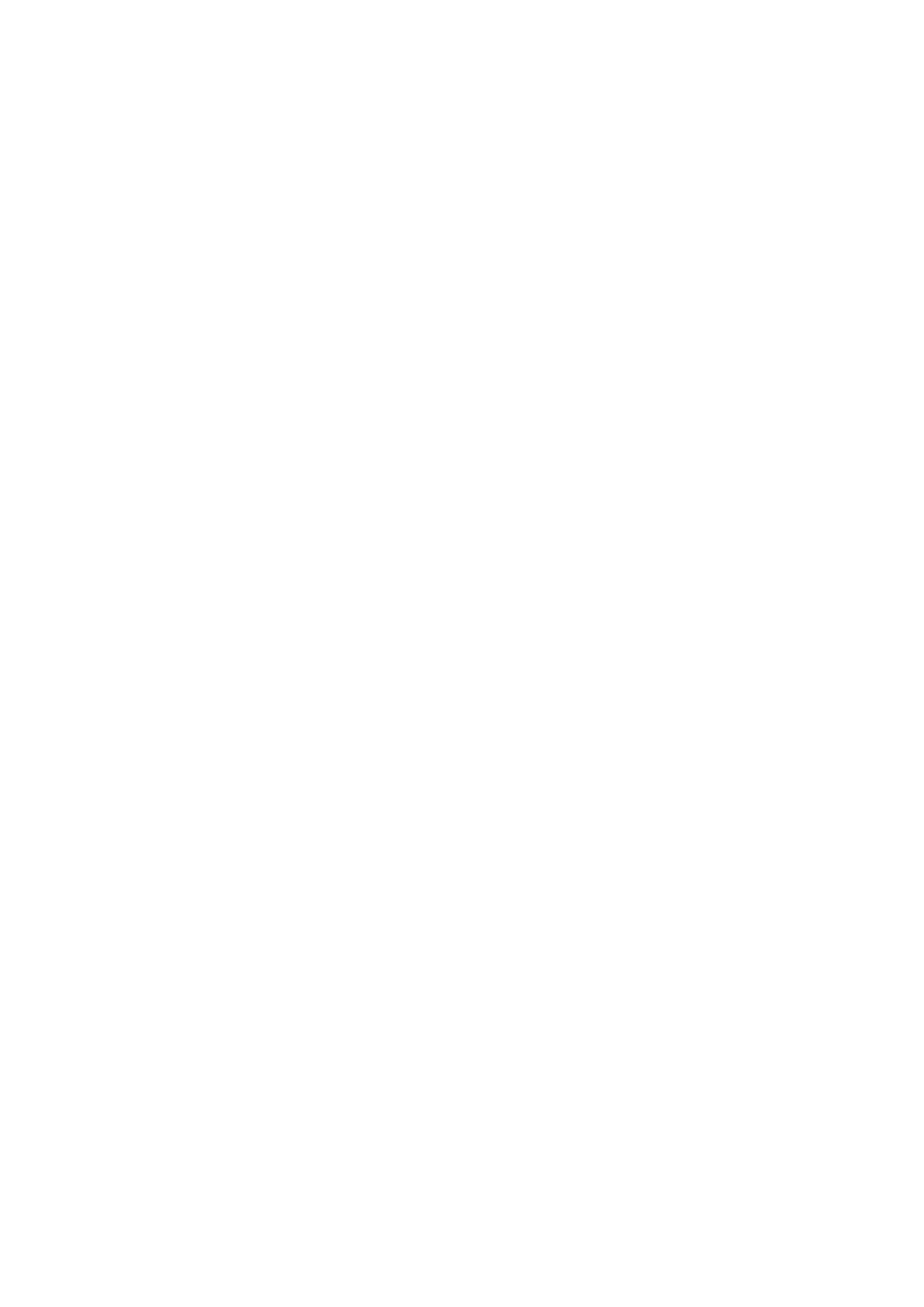

# Communication

**CONTENT** 

- 02 [Study Communication at Massey](#page-2-0)
- 03 [Bachelor of Communication](#page-3-0)
- 12 [Diploma in Communication](#page-12-0)
- 13 [Postgraduate Diploma in Journalism](#page-13-0)
- [15](#page-15-0) Master of Management (Journalism)
- 16 [Contact Massey for more information](#page-16-0)

## **COVID-19**

Programme titles covered by the COVID-19 Public Health Response (Vaccinations) Amendment Order 2021 are listed at massey.ac.nz/vaccinerequired. Students are required to provide details of their vaccination status on enrolment.

#### UPDATED MARCH 2022

Please note: The information contained in this publication is indicative of the offerings available in 2023 and subsequent years. This information may be subject to change. While all reasonable efforts will be made to ensure listed programmes are offered and regulations are up to date, the University reserves the right to change the content or method of presentation, or to withdraw any qualification or part thereof, or impose limitations on enrolments. For the most up to date information please go to [www.massey.ac.nz](http://www.massey.ac.nz)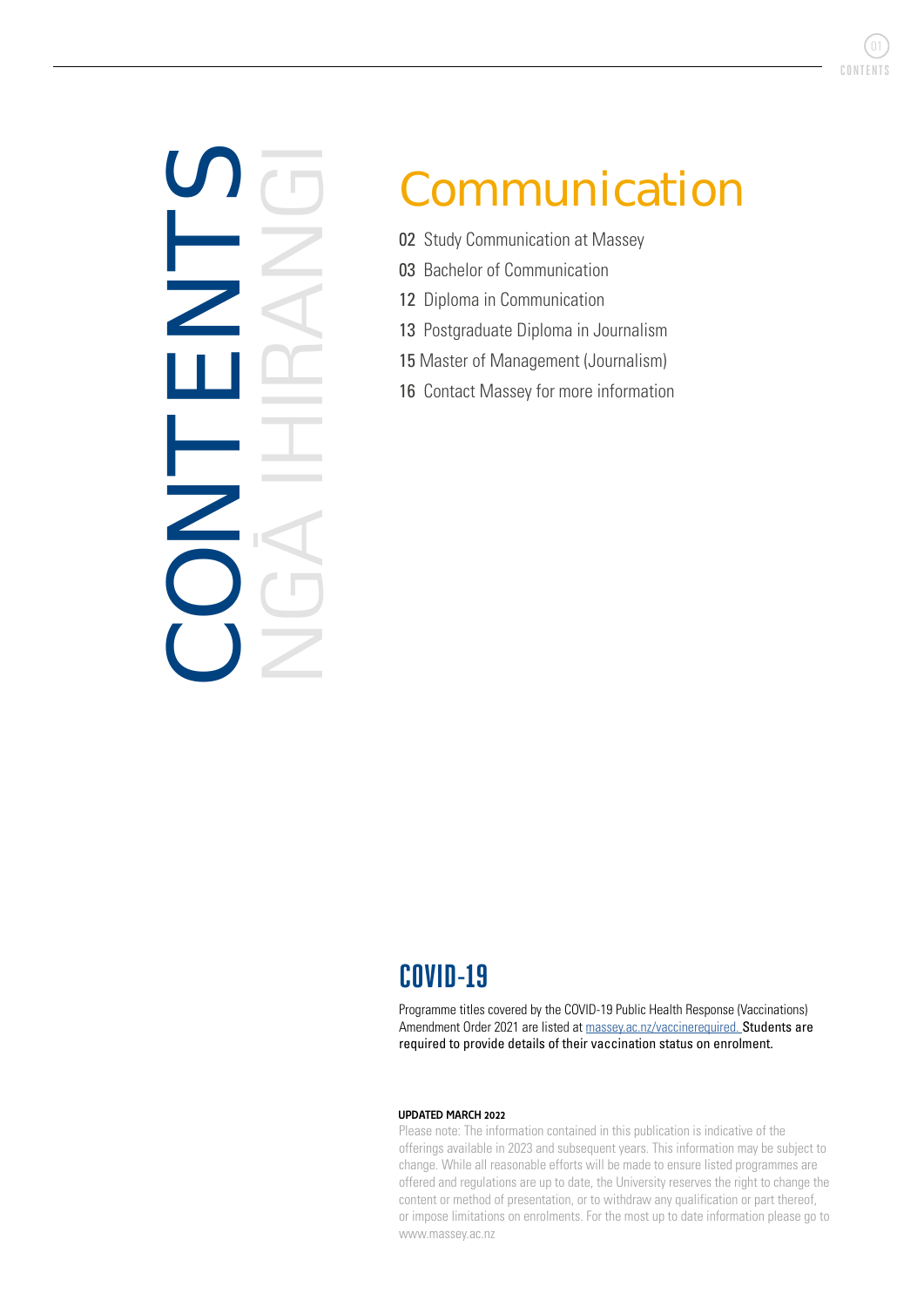# <span id="page-2-0"></span>**Study** Communication at Massey



Massey University's communication and media-related programmes are ranked as some of the best in the world by the international university ranking agency QS (Quacquarelli Symonds). We are in the top 150 out of 800 leading world universities.

Our communication and marketing programmes originated in the 1970s and provide national leadership in education and research. Our journalism teaching is internationally acclaimed, and enjoys a close working relationship with industry.

The Bachelor of Communication's majors in Journalism, Digital Marketing, Public Relations and/or Communication Management are accredited by the Accrediting Council on Education in Journalism and Mass Communications (ACEJMC). Massey's School of Communication, Journalism and Marketing is the only School in the Asia-Pacific region to receive this prestigious accreditation.

The Bachelor of Communication (Page 04)

Combine your love of words and creativity with the study of business to become a highly employable communication specialist.

Massey's Bachelor of Communication (BC) builds the skills you need to make an outstanding contribution in whatever field of communication interests you. This relevant three-year degree is unique in New Zealand. You'll join our graduates with exciting careers around the world.

The world needs communicators. It needs people who have the creativity and imagination to develop content that will inspire and connect people, and the logic, analysis and language skills to deliver that content in strategic and meaningful ways. Massey University's BC will give you these skills.

#### The Diploma in Communication (Page 13)

The Diploma in Communication is taught at Massey University at Manawatū, Auckland and Wellington campuses. Courses may also be taken via Distance Learning. It introduces students to a selection of disciplines in the communication field and provides employment pathways in the fields of public relations, communication management, arts administration, event management, stakeholder relationship building, journalism, web content administration, social media advising, brand management, advertising, marketing/ communications executive, and more.

#### The Postgraduate Diploma in Journalism (Page 14)

The Postgraduate Diploma in Journalism is New Zealand's leading journalism qualification. The programme blends theory with practical skills, and can be completed either in one year, or over a longer period studying part-time. This internationally recognised programme is based on leading overseas journalism qualifications. It is ideal for those who have a degree from a non-journalism discipline who want to enter the industry, or those with a journalism degree or experience seeking advanced skills and knowledge. It builds a firm foundation for an exciting career in print, online or broadcast journalism.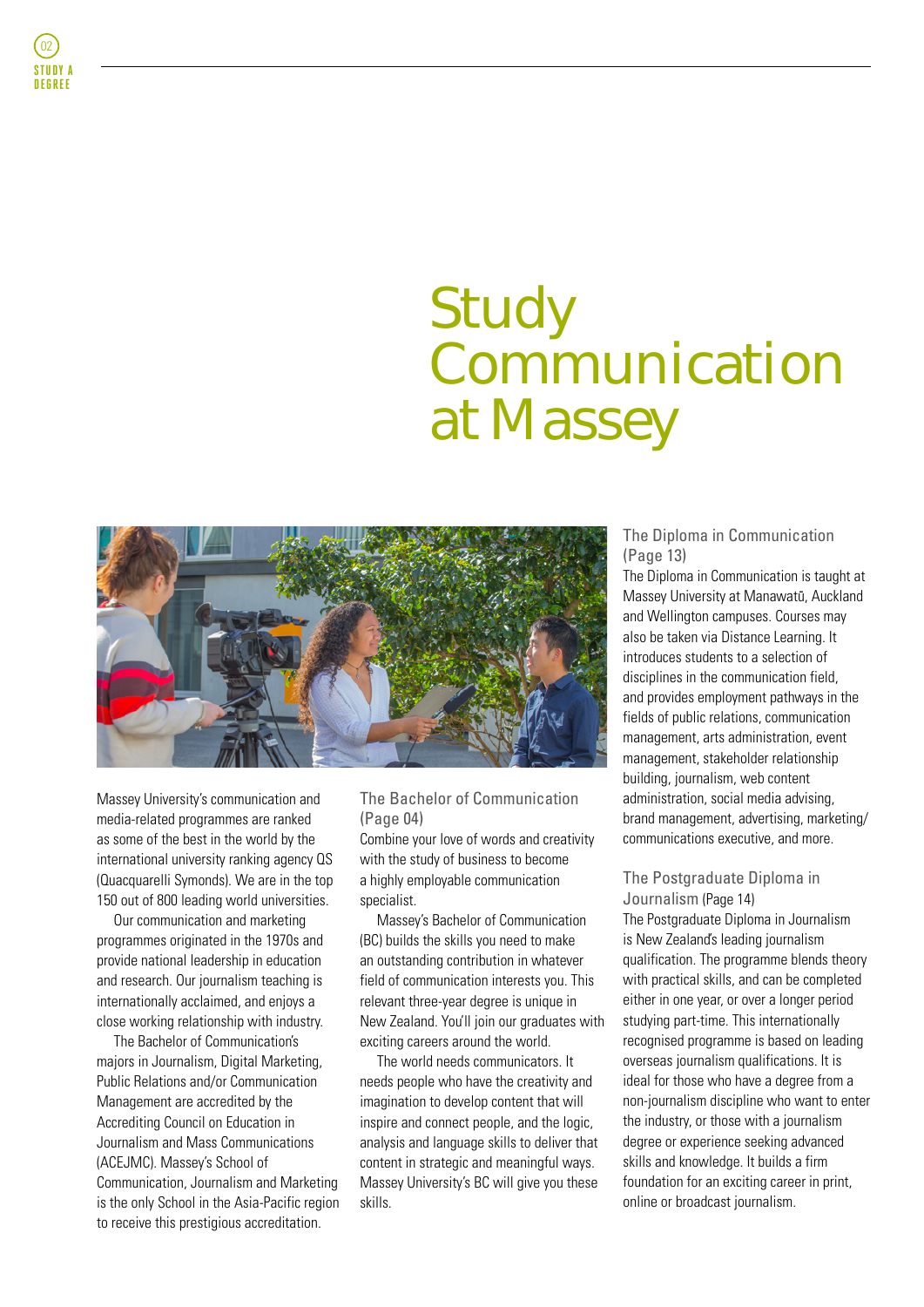- <span id="page-3-0"></span>> Available at Auckland
- > Available at Manawatū
- > Available at Wellington
- > Available via Distance Learning
- > Not all majors are available on each campus
- > Equivalent to three years of full-time study
- Available for international students studying in New Zealand or via Distance Learning

# Accrediting Council on Education<br>in Journalism and Mass Communications

# Bachelor of Communication

#### A GOOD FIT IF YOU...

- > Enjoy connecting with people
- $>$  Like using creativity to solve practical problems
- $>$  Enjoy doing lots of different interesting things every day to keep your brain stimulated.

#### In demand

Eighty-five per cent of graduates are employed within six months of graduation. These graduates are employed across 20 different industry categories with more than 280 different job titles.

The world needs communicators. It needs people who have the creativity and imagination to develop content that will inspire and connect people. It needs those with the logic, analysis and language skills to deliver that content in a strategic and meaningful way.

#### Unique variety in your study – just like the working world

Massey's Bachelor of Communication is the only communication degree in New Zealand that requires you to take courses from both business and arts. You'll probably discover that neither is what you expected. You may even love a subject you didn't think you would! Combining words, images and creativity with business will make you a highly-employable communication specialist.

You'll graduate not just with a degree, but as a well-rounded, innovative communication specialist who is sought-after by employers. In our survey of past graduates, 84% believed that their BC studies were relevant to their present work.

The Bachelor of Communication builds the skills you need to make an outstanding contribution in whatever field interests you. You will gain skills in using up-to-date technology, and you will have the opportunity to obtain deep insights into the communication industries.

#### Real-world learning

RC

The Bachelor of Communication offers you many opportunities to apply your learning to real-world problems. You'll produce strategies, media and publications that apply your communication learning.

These can include marketing strategies for community groups, social media content, documentary films, scripts for theatre, media or film, performances, events and speeches, depending on the courses you choose.

You'll learn from internationally renowned staff. Massey has the oldest journalism school in New Zealand. Our teachers in the Bachelor of Communication expressive arts courses (theatre, creative writing and media production) have won five national teaching awards.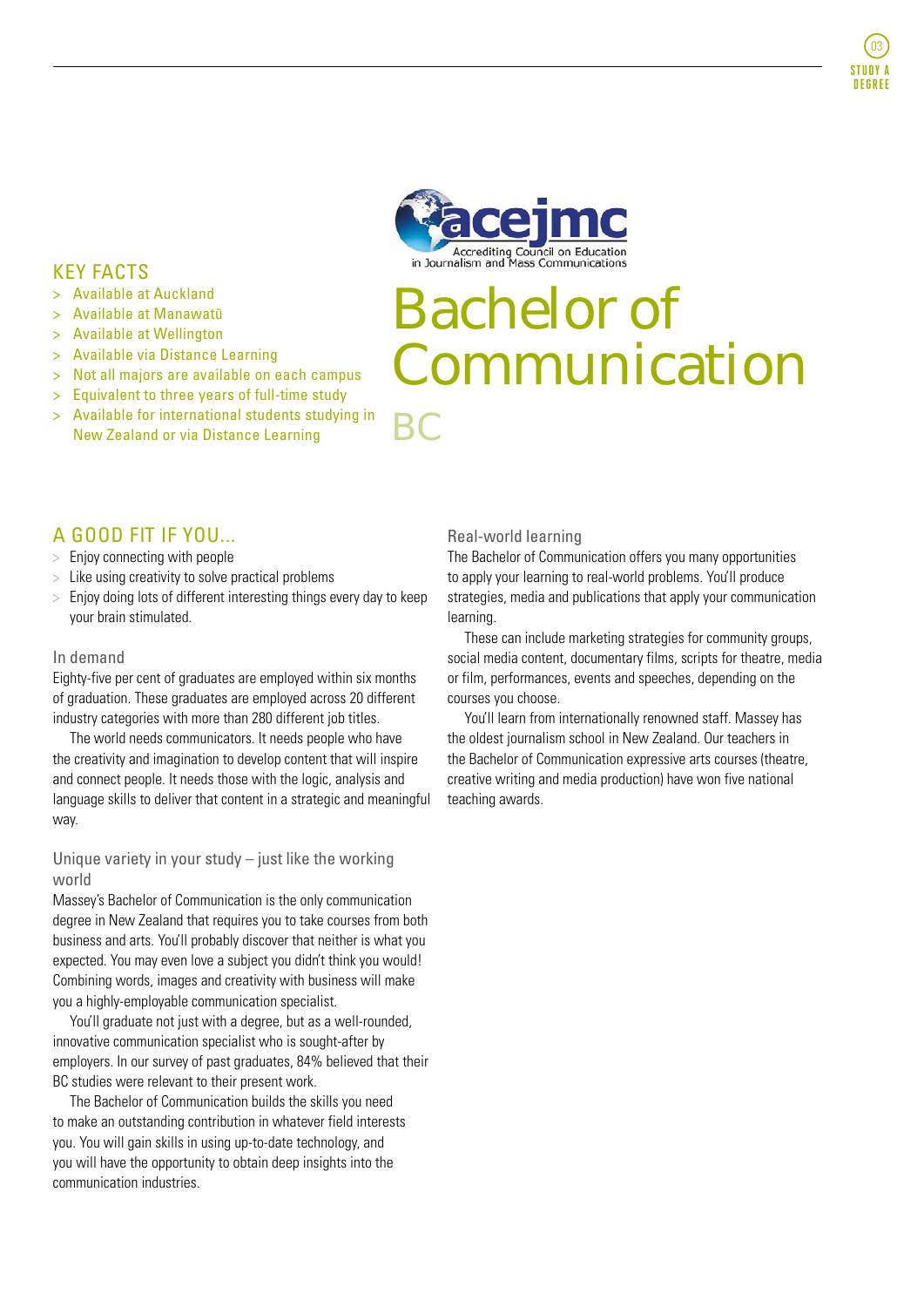

#### CAREERS

There are a wide variety of jobs and exciting opportunities in communication.

The Bachelor of Communication (BC) prepares you for many occupations, in almost any industry. The world is truly your oyster!

Your choices are not restricted – every field uses communication specialists, from healthcare to education to aviation to high-end fashion or the arts, and your expertise is transferable – Massey's BC makes sure you come out well rounded and flexible. Massey Bachelor of Communication graduates have had outstanding employment success.

Depending on your major and interests you could move into any of the following areas:

- > Academia or teaching.
- > Arts promotion, policy and development
- > Communication consulting
- Creative industries or arts administration or management
- > Event management
- > Film-making
- > Journalism
- > Liaison and advisory work
- > Marketing, advertising, promotion, brand management
- > Media industries including production
- > Organisational training and development
- $>$  Producing and directing film, theatre, dance and a wide range of other creative enterprises
- > Project management
- $>$  Public affairs
- > Public relations
- > Relationship management
- > Scriptwriting
- > Social media content production or social entrepreneurship
- > Speech writing, travel writing, blogging, social commentary
- > Writing, editing, publishing or researching

#### ENTRY REQUIREMENTS

For up to date admission requirements, see massey.ac.nz/admission

#### TYPICAL PATTERN FOR A BC DEGREE

Below is a typical pattern for a Bachelor of Communication:

| YEAR 1                               |                                                         |                    | YEAR 2*    |             | YEAR 3*     |
|--------------------------------------|---------------------------------------------------------|--------------------|------------|-------------|-------------|
| 115.116                              | Introduction to Marketing<br>(15 credits)               |                    | 200-level  |             | 300-level   |
|                                      |                                                         |                    |            | 15 credits  | 15 credits  |
| 139.133                              | <b>Creative Communication</b><br>(15 credits)           |                    | 200-level  |             | 300-level   |
|                                      |                                                         |                    |            | 15 credits  | 15 credits  |
| 154.101                              | Introduction to Media Studies<br>$(15 \text{ credits})$ |                    | 200-level  |             | 300-level   |
|                                      |                                                         |                    | 15 credits |             | 15 credits  |
| 172.131                              | Language and Communication<br>(15 credits)              |                    | 200-level  |             | 300-level   |
|                                      |                                                         |                    |            | 15 credits  | 15 credits  |
|                                      | 115.111 Communication Theory and                        |                    | 200-level  |             | 300-level   |
| Practice (15 credits)                |                                                         |                    | 15 credits |             | 15 credits  |
| Media Skills (15 credits)<br>219.101 |                                                         |                    | 200-level  |             | 300-level   |
|                                      |                                                         |                    | 15 credits |             | 15 credits  |
| 219.108                              | Introduction to Journalism                              |                    |            | 100-level   | 200-level   |
|                                      | (15 credits)                                            |                    |            | 15 credits  | 15 credits  |
| 230.111                              | Tū Kupu: Writing and Enguiry                            |                    | 100-level  |             | 200-level   |
|                                      | (15 credits)                                            |                    |            | 15 credits  | 15 credits  |
| 120 credits                          |                                                         |                    |            | 120 credits | 120 credits |
| Compulsory<br>Major                  |                                                         | Minor/<br>elective |            |             |             |

\*Student advisers are available to help you plan your degree; different majors have different patterns for Years 2 and 3.

#### PATHWAYS TO POSTGRADUATE STUDY

Keen on going further? You could consider a Postgraduate Diploma in Arts (1 year), followed by a Master of Arts in Media Studies or English (1.5 years). Another path could be a Bachelor of Communication (3 years) followed by MBS (Comm). These might ultimately ead to a Doctor of Philosophy (3-4 years).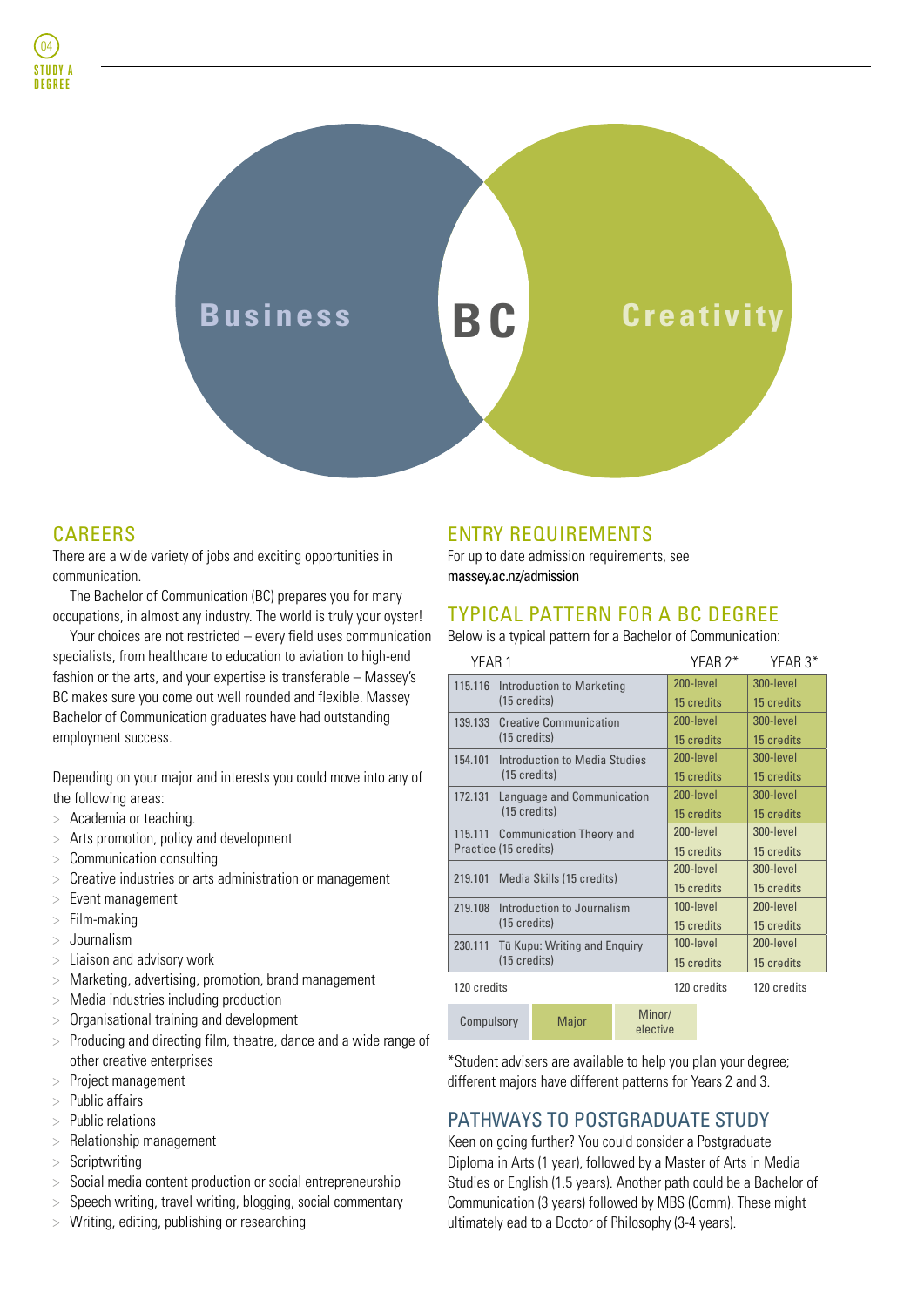#### 05 **STUDY A DEGREE**

#### KEY FACTS

- > Available at Auckland\*
- > Available at Manawatū\*
- > Available at Wellington\*
- > Available via Distance Learning
- > Available for international students studying in New Zealand or via Distance Learning

\*Those studying at Auckland or Manawatū in either semester, or Wellington in S1 may need advice.



### **Communication** Management A business major or minor of the BC

#### A GOOD FIT IF YOU...

- > Have an interest in communication
- $>$  Wish to develop your ability to influence and lead
- > Want to learn more about how communication can shape our social environments for the better

#### Become a communication specialist

You'll gain an understanding of the complexities, challenges, and rewards of interpersonal and organisational communication – you'll be a communication specialist.

The Bachelor of Communication (Communication Management) gives you insight into how organisations and communities use communication, whatever form it takes. You'll investigate how factors such as culture, gender and technology influence our ability to connect with others.

You can choose from courses that will re-shape how you understand yourself and your world, including Cross-Cultural Communication and Organisational Communication, as well as developing your skills in writing and presenting across traditional and digital communication platforms. You'll also have the option of completing a communication internship.

#### Become a sought-after employee

You'll emerge with skills that potential employers find very desirable. Communication management shows you how to communicate with diverse groups of people inside various organisational contexts. You'll learn how to communicate with a wide range of people, and write for a range of audiences across different media.

#### Learn with leaders in the industry

Massey was the first to offer a university-level communication management programme in New Zealand in 1979. Our teachers are highly regarded internationally. Their teaching blends expert international scholarship with real-world experience, giving you

insights into the world of communication and consulting. You will obtain a comprehensive overview of communication management issues and processes.

#### CAREERS

You may consider becoming an internal communications specialist, a social media adviser, or you may want to take on a consultancy role. There are plenty of career opportunities in a range of organisations from private companies and government organisations to non-profit.

#### **REBECCA ASHCROFT**

BC (Communication Management) Communications Advisor, Hawke's Bay Regional Council. "After leaving school, I began to study radio but soon realised I wanted to do something broader and more challenging, so I signed up for the Bachelor of Communication at Massey in Wellington.



The range of subjects, quality of teachers and tutors, and the overall learning experience was great, and I would recommend studying a Bachelor of Communication. The range of courses that I did opened my mind to a range of career choices and paved my way for pursuing a career in communications. In my last semester I did a student exchange to Edinburgh University, which was a great experience. When I came back, Massey's careers service and networking helped me find my first job at the Ministry of Business, Innovation and Employment (MBIE). At MBIE I worked in the Corporate Communications team looking after the intranet, event management and working with the broader team on strategy development.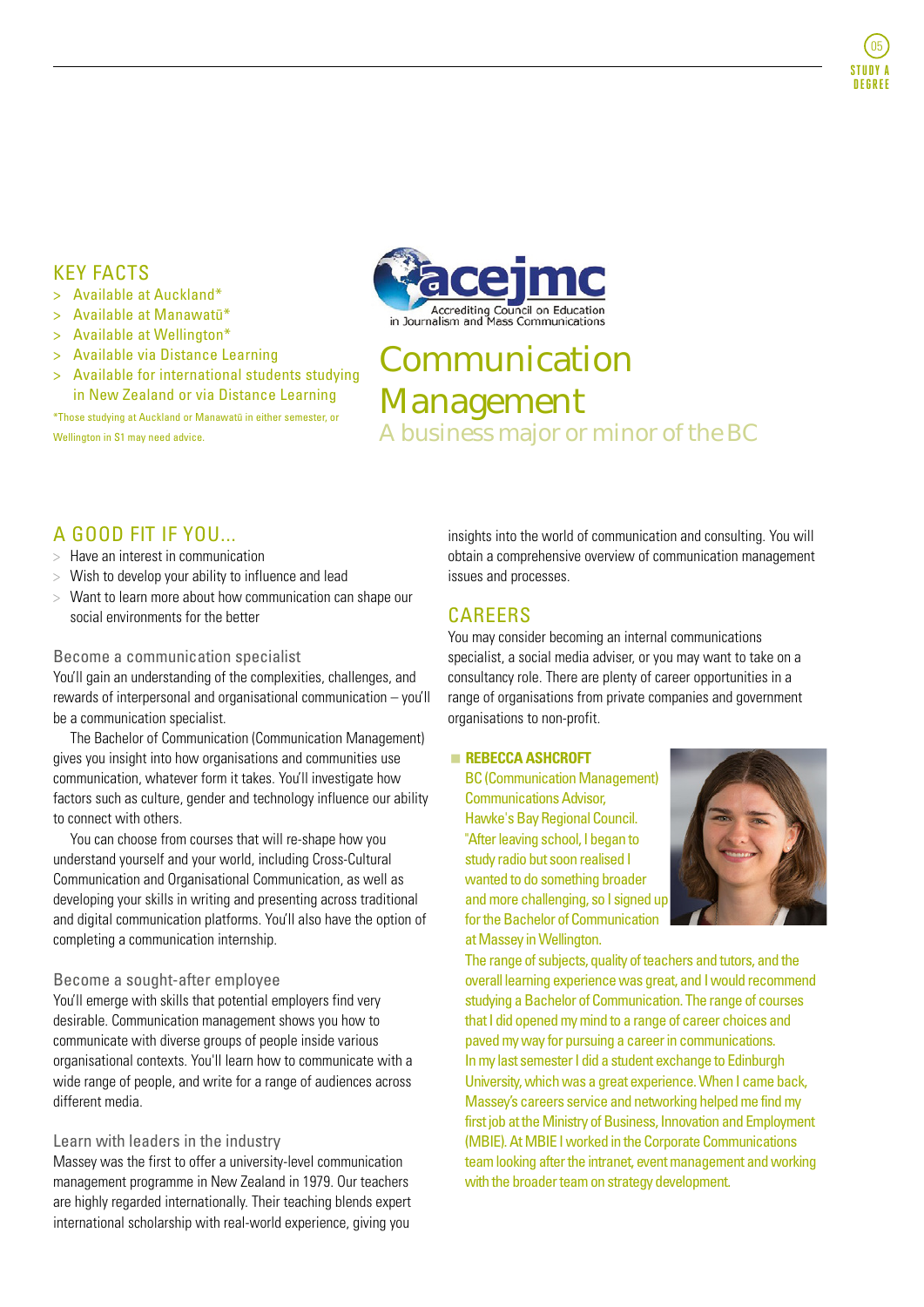06 **STUDY A DEGREE**

- > Available at Auckland
- > Available at Manawatū\*
- > Available at Wellington\*
- > Available via Distance Learning
- > Available for international students studying in New Zealand or via Distance Learning

\*Manawatū and Wellington may not be able to complete in 3 years. Advice may be required.

### Digital Marketing A business major or minor of the BC

#### A GOOD FIT IF YOU...

- > Enjoy connecting with people
- > Like using creativity to solve practical problems
- > Are interested in digital technologies
- $>$  Enjoy expressing yourself through writing and online media

#### WHAT IS IT LIKE?

Combine your love of technology and creativity with the Bachelor of Communication (Digital Marketing).

The world needs communicators. It needs people who have the creativity and imagination to develop content that will inspire and connect people; and the logic, analysis and language skills to deliver that content in a strategic and meaningful way.

We increasingly need communicators who have an in-depth understanding of the digital world, and how communication through this medium has an impact. Massey University's BC in digital marketing will give you these skills.

This degree was developed in consultation with employers. They told us the skills they are looking for  $-$  skills that other qualifications lack. Working collaboratively with employers and industry means your learning will have a strong practical element, and be highly relevant across a wide range of sectors. Communicating via digital platforms is now a standard of communication practice, yet many organisations do not understand to use this to its full potential. Your knowledge will be in demand.

Massey University Bachelor of Communication graduates are employed across nine different industry categories with more than 60 different job titles.

You will learn about:

- > All forms of digital media
- > How to produce effective digital material
- > Digital branding
- $>$  How to use social media effectively, to help companies thrive and grow.

You will apply marketing theory to digital marketing situations and develop evidence-based digital strategies. Our courses will teach you how to then translate that strategy into specific tactics that integrate elements of the digital marketing communication mix.

Newly-established guidelines for digital ethics have been working to keep up with the rapid expansion of digital media. You will learn the skills and framework for acting ethically in the context of the digital marketing discipline.

#### CAREERS

Communication roles have grown hugely in the last few years – to a point where they are recognised by most companies as highly strategic and at the heart of a successful business. This rapidly expanding area of professional work features a wide variety of jobs and exciting opportunities.

When you graduate with the digital marketing major there are many options for employment. You could take your new-found skills to become an organisation's digital specialist, or you could become part of a marketing or digital communication agency team. Some examples of roles in this area are:

- > Digital marketing coordinator
- > Digital marketing manager
- > Digital strategist
- > Digital channels advisor
- > Search engine optimisation manager
- Social/content marketing manager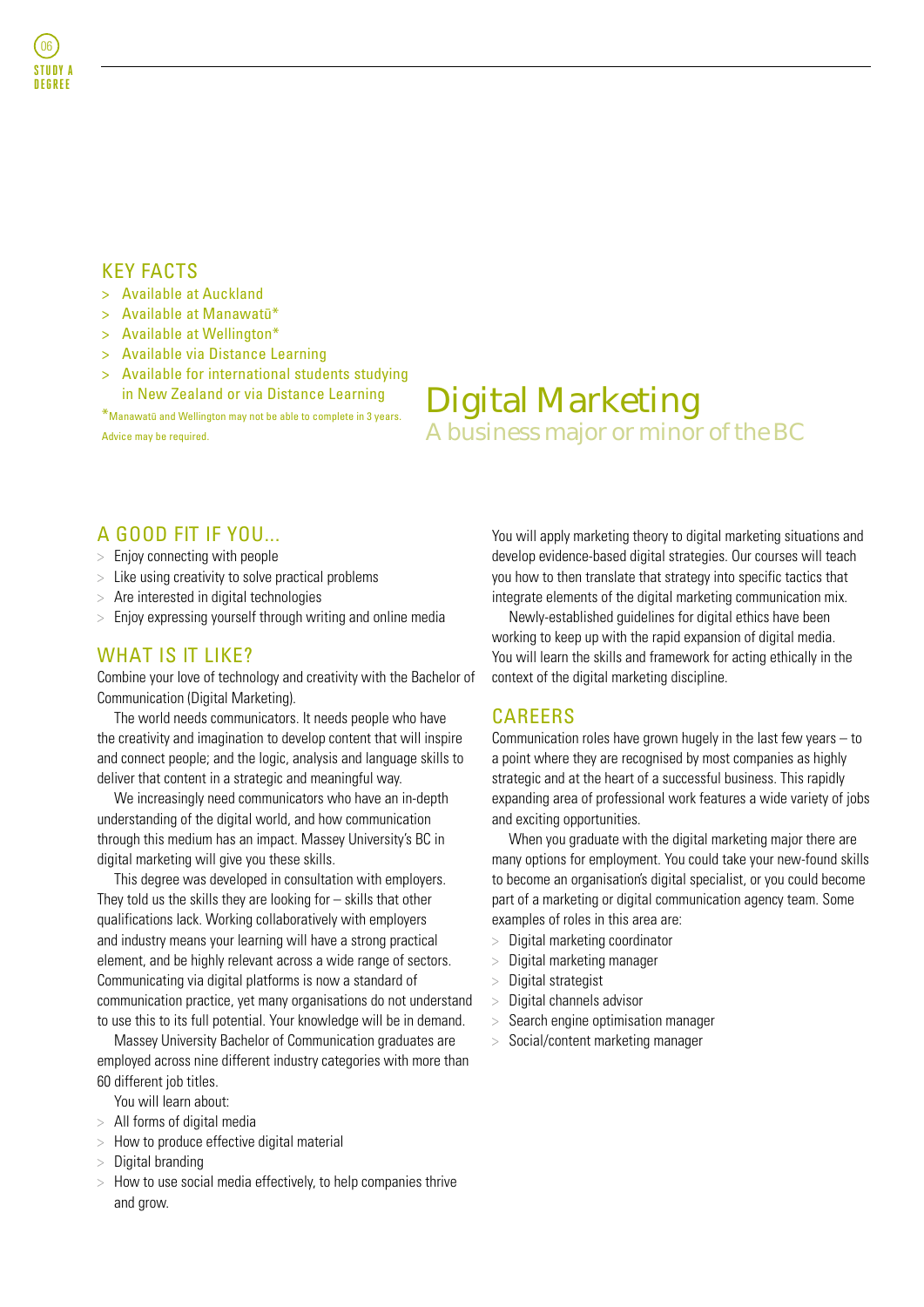#### 07 **STUDY A DEGREE**

#### KEY FACTS

- > Available at Auckland
- > Available at Manawatū\*
- > Available at Wellington\*
- > Available via Distance Learning
- > Available for international students studying in New Zealand

\*Manawatū and Wellington may not be able to complete in 3 years. Advice may be required.

### Expressive Arts An arts major or minor of the BC

#### A GOOD FIT IF YOU...

- $>$  Are in lots of student clubs and societies at school or enjoy putting on creative events
- $>$  Want to be a creative writer, filmmaker or theatre maker but know you need organisational skills
- $>$  Are interested in applying creative skills in a professional communication career.

Join a unique degree to extend your career options If you love being creative and want to study a selection of theatre, performance, creative writing and digital media production courses, but you also want great career prospects, the Bachelor of Communication (Expressive Arts) is for you.

Expressive Arts is unique in New Zealand and was created in response to student demand. As part of your study, you will be able to choose from a range of activities such as devising, directing and writing theatre, writing creative works including fiction, poetry, creative nonfiction, writing for children, and screenplays, or filming and producing digital video.

Students told us they wanted a little bit of theatre, creative writing or digital media production, or some combination. But not necessarily to focus just on one. So we invented 'expressive arts'. We call it the 'triple dip' major where you can add as much or as little as you like to your degree from any of the three creative discipline areas of theatre, creative writing, or digital media production. You choose what to emphasise, whether it's one, two or all three of these areas.

As well as hands-on skills in various creative areas, you'll learn leadership skills and how creativity fits into a professional communications role. For example, you might write a travel memoir, produce a music video, or direct an experimental multi-media show based on your original script. You might use techniques of improvisational theatre as a way of unlocking transferable skills in teamwork or innovation. You might find yourself crafting Twitter poetry or learning how your posture communicates instantly to

others. As part of your study you will be able to devise, direct, write and produce theatre, creative writing and/or digital video productions.

#### **WHITNEY NUKU**

BC(Expressive Arts/Media Studies composite major) Senior Policy Analyst, Ministry for the Environment. Since graduating with a Bachelor of Communication majoring in Expressive Arts and Media Studies, my career in communications has been truly diverse. This suits me well because I like a challenge!



I started out as the Māori Communications Advisor at the New Zealand Qualifications Authority, where I used events, publications and videos to try to make NCEA understandable for diverse audiences.

Then I spent a fun and varied two years as a communication professional in the United Kingdom, developing specialty expertise in creative strategic planning, online communication, copywriting, stakeholder, project and event management. I worked in a few award winning fully integrated creative agencies based in London, where I specialised in creative development and management of digital promotions, experiential activations and social media. In these and other roles I was involved in hands-on copywriting for social media, marketing campaigns, websites and events, and providing leadership for online community building – work that definitely requires creative thinking. I gained a lot of transferable skills in the Bachelor of Communication at Massey that have helped me perform in my career.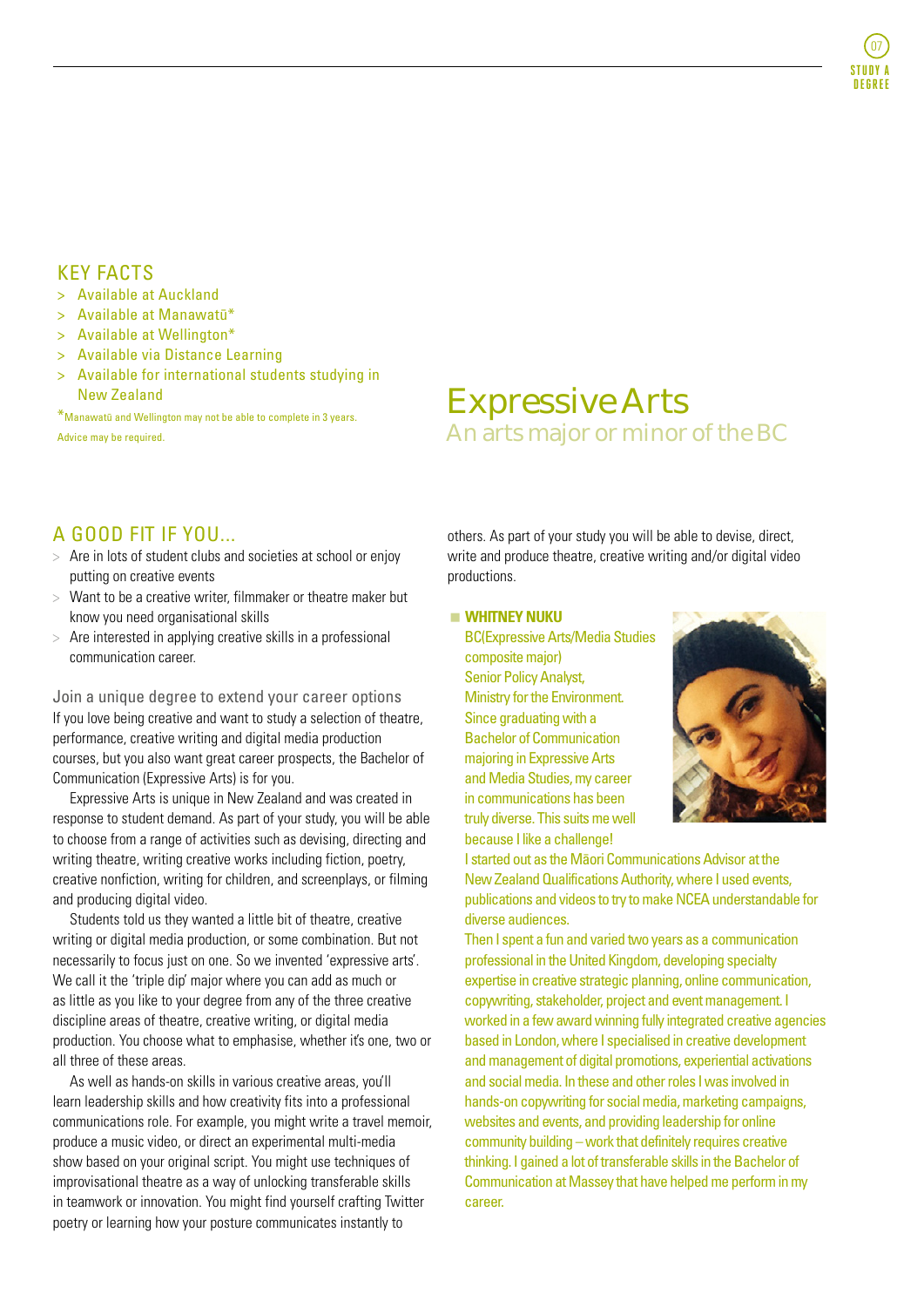08 **STUDY A DEGREE**

- > Available at Wellington
- > Available via Distance Learning
- > Available for international students studying in New Zealand or via Distance Learning

# acet Accrediting Council on Education<br>in Journalism and Mass Communications

### Journalism A business major or minor of the BC

#### A GOOD FIT IF YOU...

- > Want a career as a journalist or in communication
- > Are interested in current affairs
- $>$  Enjoy learning how the news media works

Join an internationally renowned journalism programme

Join a prestigious group of leading journalists that have studied at Massey University - New Zealand's longest-running, internationally accredited journalism programme.

In the Bachelor of Communication (Journalism), you will learn about the news media's role. You will build essential journalistic skills in specialised fields. These include news reporting and writing, interviewing, researching, editing, feature writing, photojournalism, radio and television journalism, podcasting, reporting on courts, politics, sport and investigative reporting.

In your major, you will learn news media theory and study the role of the media and essential media law. You'll get to practice essential journalistic skills. You'll also gain in-depth understanding of specialised fields.

#### Sought-after by employers

85% of graduates are employed within six months of graduation. These graduates are employed across nine different industry categories with more than 60 different job titles.

The quality of Massey's journalism courses is internationally recognised. You learn from lecturers who have vast experience (often as leading journalists themselves). Our journalism school is New Zealand's most long-standing, and has many graduates who are household names and celebrities.

#### International recognition

Accreditation means your degree is internationally recognised, making it easier to arrange a student exchange and find employment overseas.

Connect with industry while you study You can take advantage of Massey's close relationships with industry by taking the communication internship. This gives you professional work in a local organisation. You'll get some great networking opportunities. This means you have already built relationships with potential employers before you graduate.

#### CAREERS

There are opportunities for journalists in areas including:

- > News organisations and newspapers (metropolitan or > Television community)
	-
- > Social media.

Journalists can advance further to senior roles such as news director, producer or editor. Graduates of the Massey journalism programme have gone on to work at New Zealand's top news organisations such as Stuff, NZ Herald, Radio New Zealand and TVNZ, as well as at international news outlets such as The Guardian, BBC, CNN, SBS Al Jazeera and Reuters.

#### **MATT TWORT** BC (Journalism Studies).

"In my third year I was covering the Jubilee Cup Rugby Final for the Dominion Post. I've wanted to be a sports journalist as long as I can remember. Having that passion for sport and learning that I could follow sport for a career and write about it for a living! What I've learnt at Massey is how to structure a



journalism story, how to interview people, what information is important to the public.

If you want to do it, enrol yourself and come and meet the great lecturers that we have."

- > Magazines
- 
- > Radio
- > Corporate work
-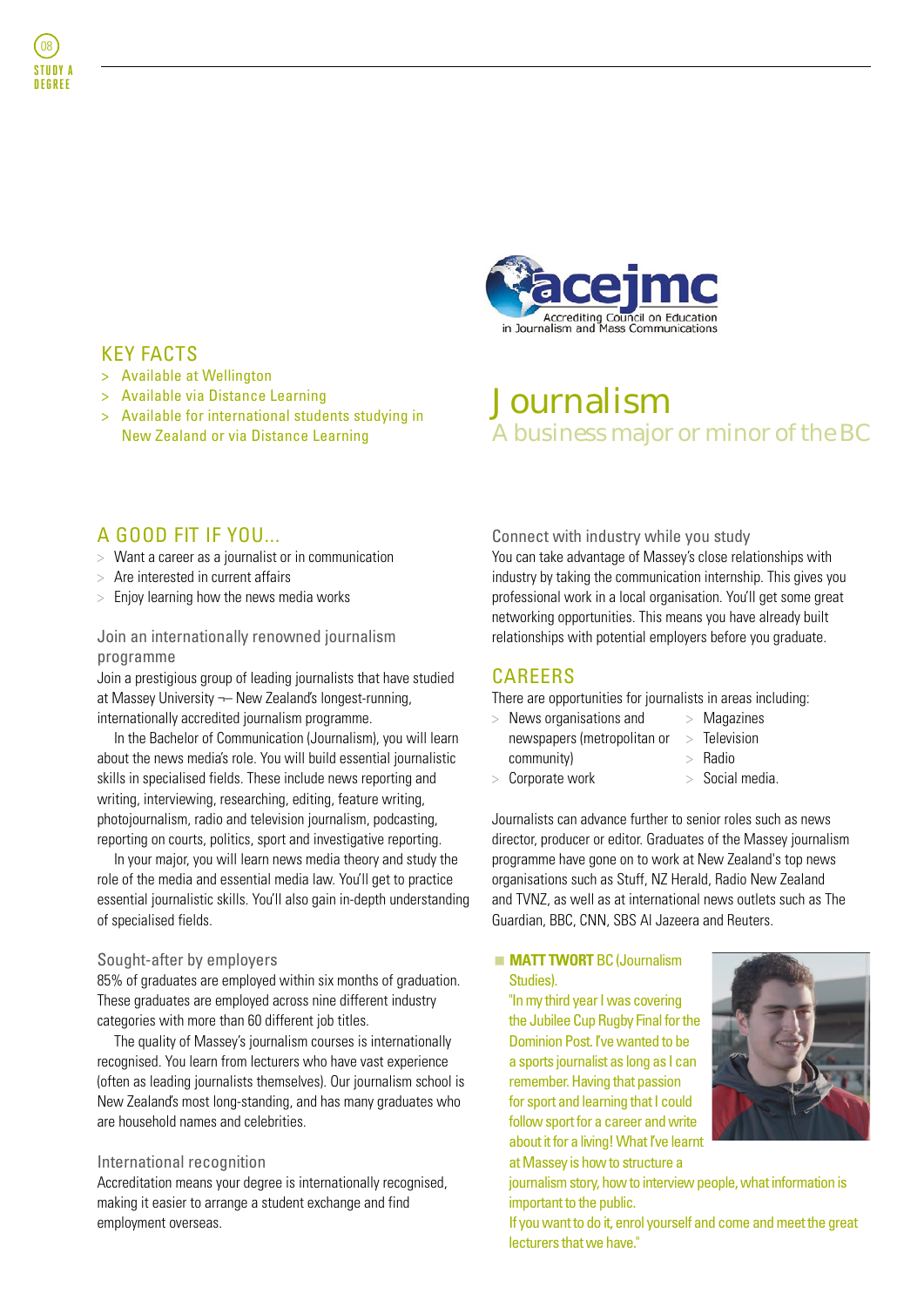- > Available at Auckland
- > Available at Wellington
- > Available via Distance Learning
- > Available for international students studying in New Zealand

### **Linguistics** An arts major or minor of the BC

#### A GOOD FIT IF YOU...

- $>$  Are curious about language and how it's used in everyday contexts
- > Want to learn to interpret and use language effectively
- $>$  Are interested in the ways language can help or hinder communication in both social and professional spheres

#### WHAT IS IT LIKE?

In the Bachelor of Communication (Linguistics) you will explore how language users manage the unwritten rules of human interaction. You'll also uncover the underlying structures that shape our understanding of language and communication in settings as different as social media, boardrooms, newsrooms and living rooms. For example, you might examine murderers' text messages, provide a commentary for a sports match, construct an alien language, listen to global hip hop to track the influence of African-Americanisms, and observe people talking to dogs. The BC (Linguistics) gives you enhanced language skills for both the social and professional worlds. You will gain an understanding of the functions of language and the cultural implications of how we communicate in media, socio-political and legal contexts.

You will acquire transferable skills that employers actively seek, including excellent written and oral communication skills. You will also learn how to identify the subtexts and indirect messages that are characteristic of interaction in a wide range of contexts, and diagnose communication problems or 'bottlenecks'.

#### CAREERS

Massey University's linguistics major prepares graduates to work in a growing number of fields where an understanding of the systems, structures, functions and contemporary uses of language strengthens knowledge of communication.

Careers could include work as a creative, technical or specialist writer and in market research and analysis. Large technology companies seek linguistics graduates to work on natural language processing, speech analysis and data collection. Your

highly sought-after skills will also be useful for many roles in communication, writing and editing for the web or printed media and editing, in fact with any position that deals with human language. You will learn:

- $>$  Analytical skills and logical thinking
- How to produce clear communication
- > How to diagnose communication effects and processes
- $>$  How to advise on the role of specific language strategies as part of a broader communication strategy
- > How to understand language structures at the root of all languages, not just English, thereby enhancing cross-cultural communication and foreign language learning

#### **OLIE BODY**

BC (Linguistics) with a minor in Marketing Communication. Founder and managing Director, Wā Collective.

I wanted a degree that I would enjoy (life's short!) and one that would give me tangible skills to take into the world, as well as a degree that really got me to think.

While studying, I set up a social

enterprise called Wā Collective in response to discovering a third of my classmates had skipped class due to not being able to afford menstrual products. I've since been able to scale Wa Collective nationally as an impact-driven sustainable business with global reach. I was able to do this, in part, from the skill-set I learned in the BC.

Linguistics gave me a greater appreciation and understanding of language, ideologies and motivations. Specifically, this understanding in conjunction with the analytical thinking it taught, allowed me to utilise language to push for systemic positive social change in Aotearoa New Zealand through Wā Collective.



09 **STUDY A DEGREE**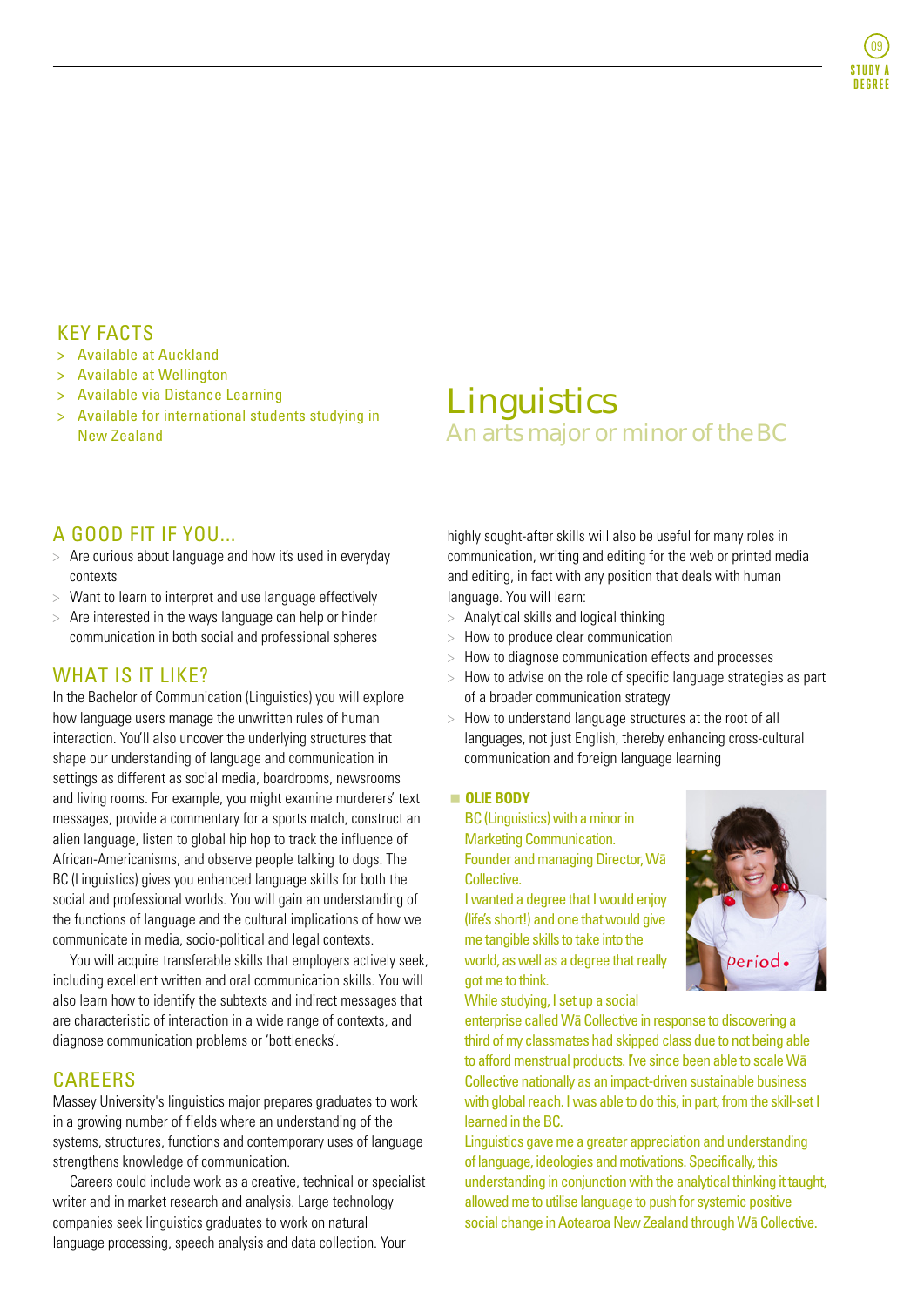10 **STUDY A DEGREE**

- > Available at Auckland
- > Available at Manawatū
- > Available at Wellington
- > Available via Distance Learning
- > Available for international students studying in New Zealand

### Media Studies An arts major or minor of the BC

#### A GOOD FIT IF YOU...

- $>$  Are interested in how the media impact on our lives and our understanding of world events
- > Want to learn the practical, creative and technical skills involved in producing a range of media content
- > Want to learn how to communicate effectively across a range of media

#### WHAT IS **IT LIKE?**

At Massey, we help you create, critique and connect with the media world, building the skills to understand and make media for a wide range of professional communication roles. Media studies is an exciting discipline that will prepare you for the challenges of an information-rich society.

Media studies is taught through an innovative programme that blends theory with creative practice. It analyses the production, consumption and content of media and their social, cultural, political and economic implications. You will learn how decisions are made on what is communicated, how media forms and industry structures shape those messages, and how this impacts our lives and understanding of the world. Media studies will help you become a flexible and critical thinker and maker, equipped to be a digitally literate, politically-engaged citizen.

Media can include everything from film, social media and television to popular music and smartphone apps. We look at different aspects of the media and their relationships to historical, social and cultural contexts.

During your study you will have the opportunity for hands-on experience in creating digital media using industry-standard equipment and software. You'll combine these hands-on production skills with creative ways of employing media texts in meaningcreation. You'll also gain an understanding of how media influences society and culture. You'll learn how to help interpret the media world for clients and how to work within media-related jobs.

#### CAREERS

Digital media literacy is becoming increasingly important across all sectors. The skills you will develop with this major are versatile and highly sought-after in many careers.

Media studies graduates have pursued careers in wide-ranging fields such as advertising, social media, public relations, radio, film and television, with government agencies and in teaching.

Our broad-based introduction to media technologies and forms, such as photography, video and web design, provides you with the digital know-how necessary to succeed in a wide range of careers that involve communication and media.

Media studies gives you the expertise not just to work in the media. It provides you with media expertise within any industry or organisation that engages with the media or with public audiences. In today's media-rich world, that's almost every organisation.

Media studies qualifies you to work in organisations that connect with and advise on the media. This includes media production and post-production companies, advertising and design agencies, government departments, non-governmental and private organisations. These organisations may engage with, produce or circulate media.

#### **ADELAIDE MCDOUGALL**

BC(Media Studies)

Freelance production coordinator Vancouver

"It was at Massey that I had the opportunity to use camera and editing equipment, making some of my very first projects. It was such a special time and has been integral to the rest of my journey. My time with Massey prepared me to be



able to participate effectively and professionally in a range of media-related roles and ultimately to pursue my passion for film production."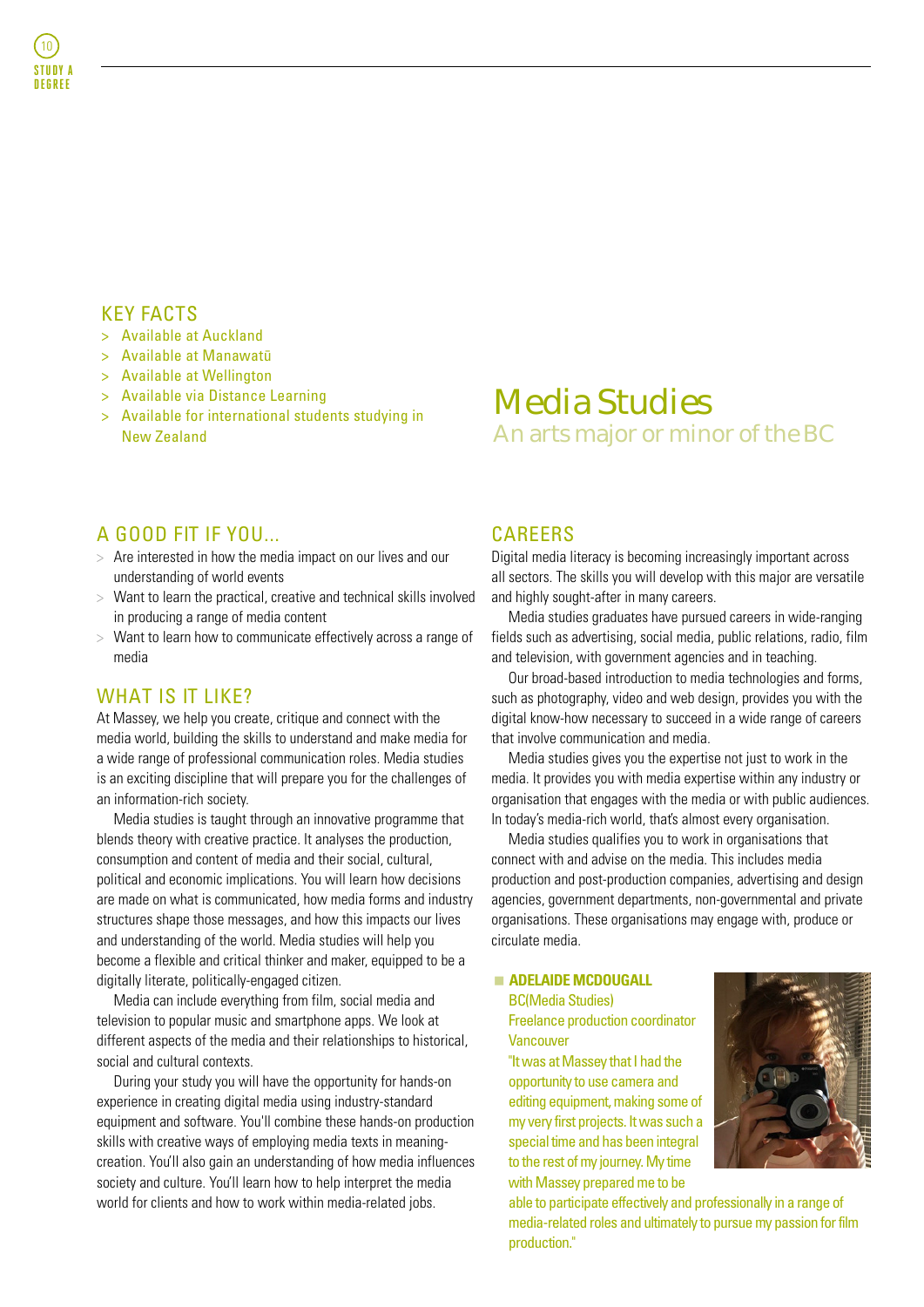#### 11 **STUDY A DEGREE**

#### KEY FACTS

- > Available at Auckland\*
- > Available at Manawatū
- > Available at Wellington\*
- > Available via Distance Learning
- > Available for international students studying in New Zealand or via Distance Learning

\*Auckland and Wellington intakes may not be able to complete in 3 years. Advice may be required.



### Public Relations A business major or minor of the BC

#### A GOOD FIT IF YOU...

- > Enjoy planning and research
- > Are creative and a good writer
- > Understand the importance of relationships
- > Enjoy keeping up with news and issues

#### WHAT IS IT LIKE?

Your study of public relations delivers knowledge and skills that are in increasing demand – public relations is one of the fastestgrowing specialist areas in business.

The Massey Bachelor of Communication (Public Relations) will build the skills you need for a successful career in public relations. You will develop your interpersonal and inter-group communication abilities. You'll also learn strategic thinking, planning, writing, research and information processing skills. You'll learn how to help organisations to communicate in persuasive and ethical ways with their staff, customers, regulators, communities, investors, and society. Public relations practitioners:

- > Organise events
- > Write and edit media releases, online and digital content
- Advise on issues and crisis management
- > Develop and execute strategic public relations plans, and
- > Build relationships with a range of internal and external stakeholders.

Massey University was New Zealand's first institution to offer university-level courses in public relations, so you'll be able to take advantage of our extensive knowledge and experience in teaching this discipline. This major is accredited by the Accrediting Council on Education in Journalism and Mass Communication (ACEJMC).

#### **CARFFRS**

Your Massey PR education equips you with a sound grasp of the classic PR disciplines. The programme's structure enables you to complement this with areas such as creative communication. This is a potentially winning combination in the contemporary

job market, where employers increasingly value creativity and adaptability.

The internship course included in this major offers you the opportunity to gain real life PR experience as part of your studies, and our students are highly rated by internship hosts ranging from local councils to creative consultancies.

Enterprises across the spectrum of private sector, government and not-for-profits now grasp the importance of public relations for managing organisational reputation and key relationships.

#### **LIZI GUEST** BC (Public Relations) Owner, Little Kōwhai

"It's not something that people often admit, but I didn't really understand what communications was when I chose my degree. I did know that I wanted to study at Massey University, and the Bachelor of Communication career outcomes seemed up my alley – so I took the leap and it changed my life.



To date, I've been highly commended

by the Public Relations Industry of New Zealand for the Young PR Practitioner of the Year award, worked with in-house communications and marketing teams, managed national and international clients and have become recognised locally as a leader in the communications industry.

I've spent the last few years as the Marketing and Communications Manager at the full service creative agency Blacksheepdesign, alongside a communications team, designers and web developers. My clients included Toyota NZ, the Palmerston North City Council, Hino Trucks, Wildbase Recovery and even Massey University.

I've begun my own communications consultancy, Little Kōwhai.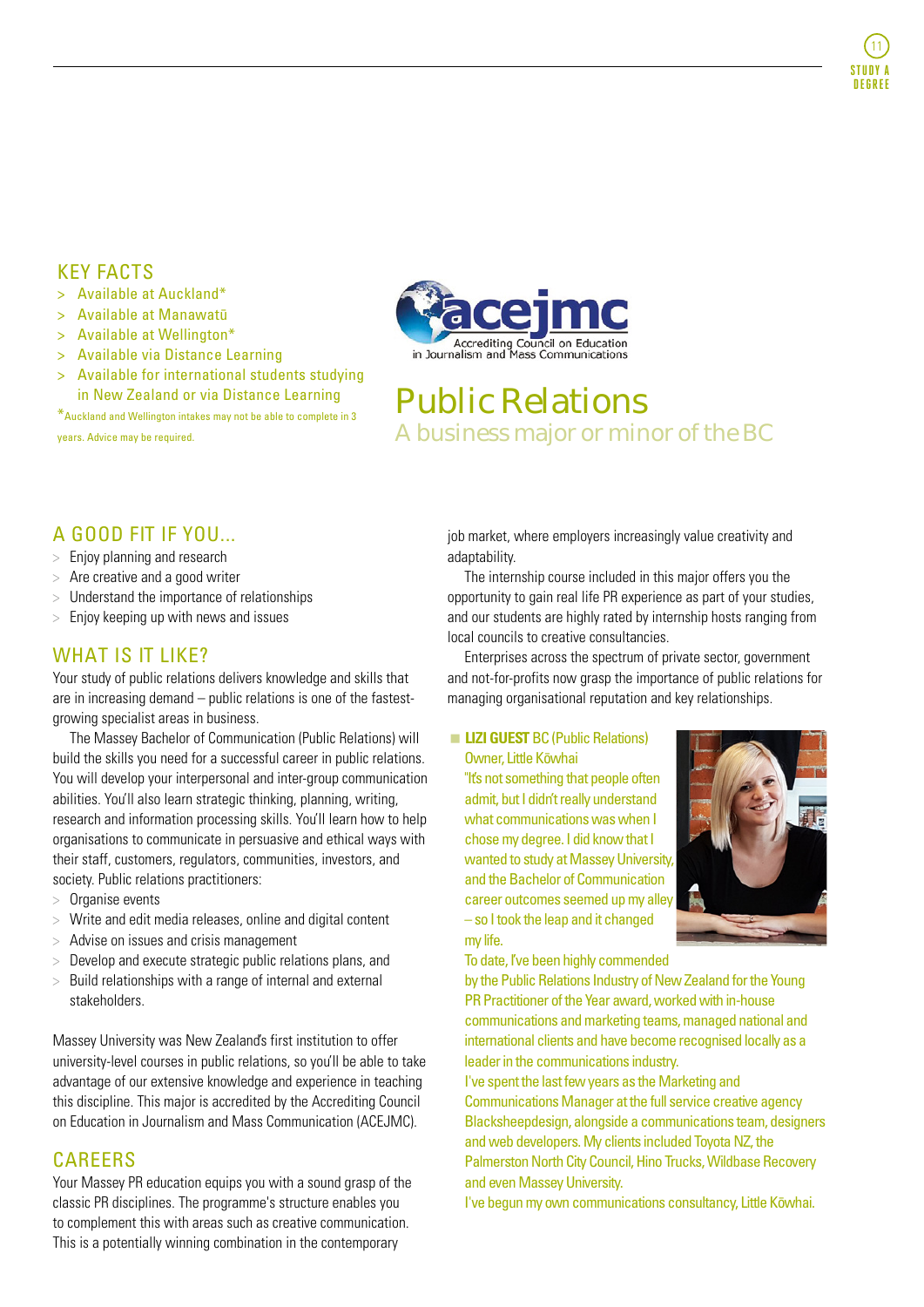<span id="page-12-0"></span>12 **STUDY OTHER COURSES**

- > Available at Auckland
- > Available at Manawatū
- > Available at Wellington
- > Available via Distance learning
- > Equivalent to one year's full time study
- > Available for international students studying in New Zealand

# Diploma in **Communication** DipC

#### WHAT IS IT LIKE?

The Diploma in Communication is designed to introduce students to a selection of disciplines in the communication field. It provides students with employment pathways in the fields, among others, of

- > Public relations
- > Communication management
- > Arts administration
- > Event management
- > Relationship management
- > Journalism
- > Web content management
- > Social media advice
- > Brand management
- > Advertising
- > Marketing/communications

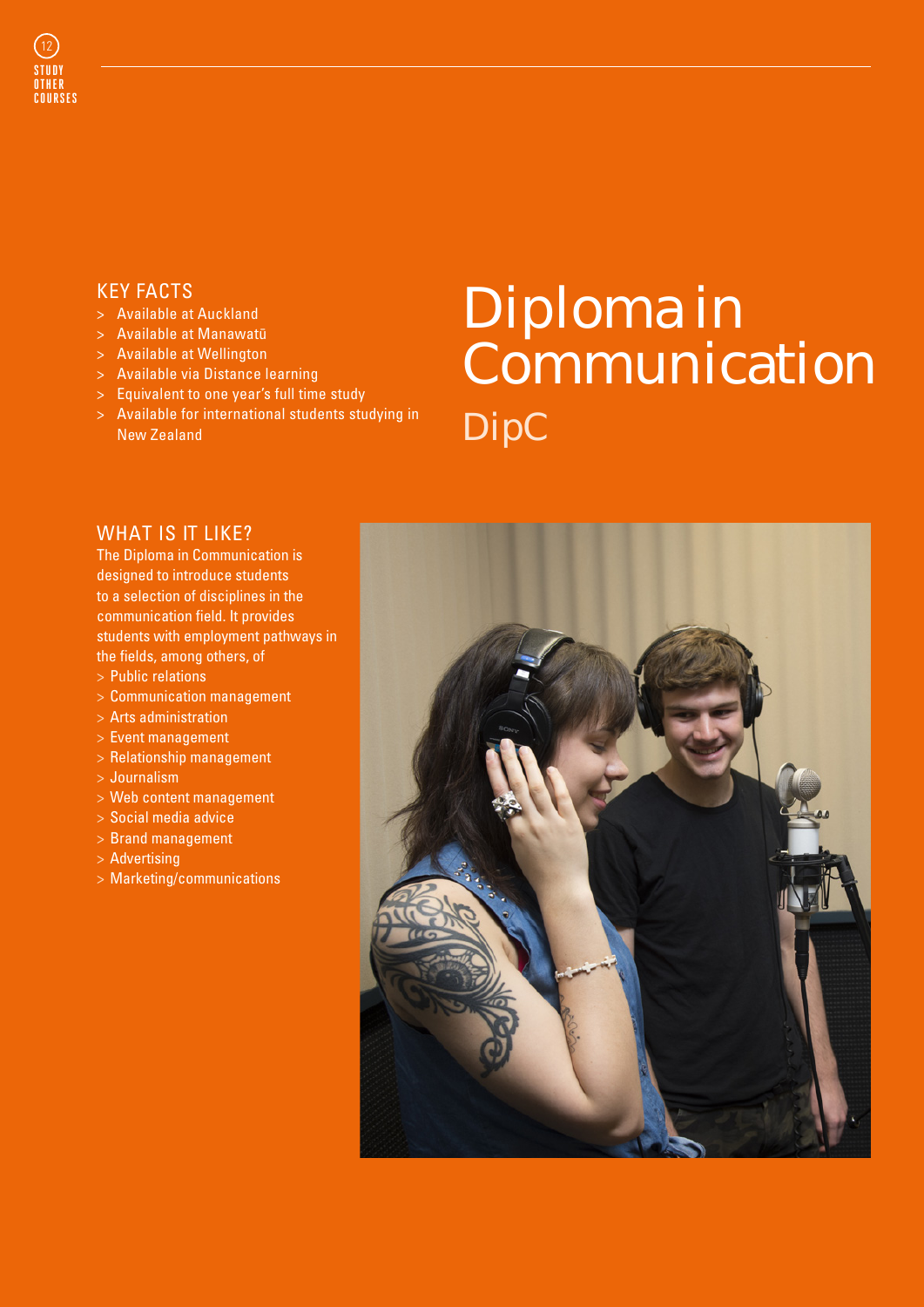# Postgraduate Diploma in Journalism **PGDipJ**

#### <span id="page-13-0"></span>KEY FACTS

- > Available at Wellington
- > Available via Distance Learning
- One year of full-time study. Also available for part-time study.
- > Available for international students studying in New Zealand

#### A GOOD FIT IF YOU...

- $>$  Have an undergraduate degree (or will have completed one by the time the programme starts)
- > Wish to become a journalist in New Zealand or overseas
- > Have excellent English language and written and oral communication skills
- > Are dedicated to accuracy
- Have a good knowledge of and interest in current affairs
- $>$  Are interested in becoming a journalist as soon as possible

#### WHAT IS IT LIKE?

The Postgraduate Diploma in Journalism focuses on practical, relevant skills. This internationally recognised programme is based on leading overseas journalism qualifications and will build a firm foundation for an exciting career in journalism and other mediarelated areas.

On-the-job experience is a key component of the qualification, giving you relevant experience sought after by employers. You will do a work placement at a news organisation (full or parttime, dependent your choice of study). This could be anywhere in the country, including online news organisations, newspapers, magazines, radio, or television.

Our journalism graduates are regular finalists and winners of the journalism industry's prestigious Voyager Media Awards. They have won the leading prize for student investigative journalism, the Bruce Jesson Award, in many of the previous years.

Massey's lecturers are experienced journalists. They are respected by the industry and are contributing to this area of study, not just at Massey, but internationally.

Our journalism programme enjoys a close working relationship with the country's leading news organisations. Wellington's Dominion Post, for instance, has hired many of our graduates, hosts our students on work experience and funds prizes, such as the Alex Veysey Memorial Prize, for our top students.

International recognition and accreditation The journalism industry has awarded the Massey journalism course for outstanding contribution to the industry, declaring that "no institution can claim to have had a greater role in shaping journalists in this country."

Our journalism programme is recognised by the US-based Accrediting Council on Education in Journalism and Mass Communication. The accreditation recognises the Massey programme's top international standing, excellent connections with industry, commitment to constant improvement, strong leadership, and quality research output. Journalism educators in the US recently judged our programme's intensive module on online reporting as the best teaching idea "by far", beating out more than 50 mostly US-based courses.

Massey Business School is ranked in the top 2% of business schools globally. The Massey University journalism course is the oldest continuously operating journalism school in New Zealand, having been training journalists since 1966.

#### Learn the vital skills of journalism

You will learn news reporting, feature writing, sports reporting, radio and television reporting, media law and investigative reporting. These are all the skills journalism workplaces expect of their new recruits. It is no wonder the programme boasts an effectively 100 per cent employment rate. In this postgraduate diploma you will gain skills in:

- > News writing: Write and publish many news stories
- > Feature writing: Write features and other specialist forms of journalism
- > Interviewing: Learn the skills of successful and informative interviewing
- > Visual journalism: Learn how to produce quality news photos and video
- > Radio and TV reporting: learn how tell stories visually and aurally, through video or podcast, to the industry standard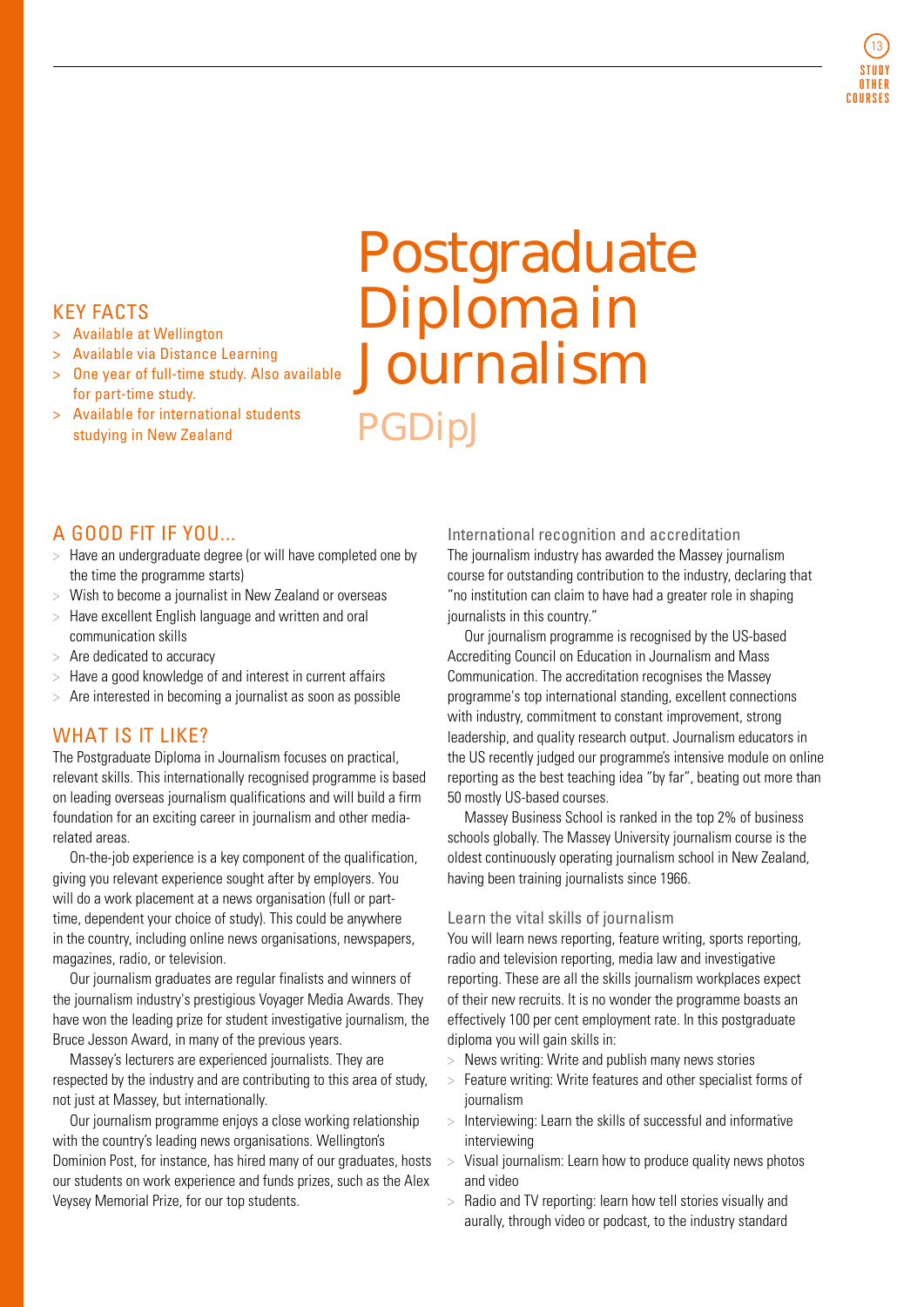

- > Media law: Learn media law and the proper procedures for court and local authority reporting
- > Media ethics: Consider the big ethical issues that confront journalists
- $>$  New media: Learn about the newest media practices including data journalism
- > Work experience: Gain industry experience through several weeks' work placement at media organisations

#### CAREERS

Graduates of our programme have gone on to work at New Zealand's top news organisations, as well as at the BBC, CNN, SBS in Australia and countless overseas newspapers and magazines. One of our graduates, Alison McCulloch, was part of the team that won a Pulitzer Prize in journalism for its coverage of the Columbine killings.

#### ENTRY REQUIREMENTS

Admission to the Postgraduate Diploma in Journalism (120 credits) is open to candidates who have:

- > Completed a Bachelor's degree or equivalent, and
- $>$  Candidates whose first language is not English, and who have not gained a New Zealand university entrance qualification, or an overseas entrance qualification in a country where the main language is English, will be required to provide satisfactory evidence of their proficiency in English in the form of an academic IELTS with a minimum score of 7.0 in all bands.

#### **JESSICA RAPANA** PGDipJ.

Ngāti Ngāpuhi

Newspaper reporter, Australia

"I chose Massey because it had a reputation for being the best. It was a specially tailored course aimed at producing well-trained journalists. The lecturers offered constant mentorship and support. The Massey course was full of opportunity. It allowed me to travel to Asia on a student exchange and work in some top newsrooms. The course also put me in touch with past and present students, who had similar interests and passions to me. These people became good friends and went on to be industry contacts as well. My advice to anyone considering this course would be to go for it. You get out what you put in. It can be as rewarding as you make it, whether that be finding stories, volunteering or showing people how hard you are willing to work."

#### **DR JAMES HOLLINGS**

The course programme leader has an extensive background in journalism. He specialises in investigative journalism, and is the editor of 'A Moral Truth: 150 years of investigative reporting in New Zealand'. He is also an international published scholar and a leading expert on New Zealand journalism.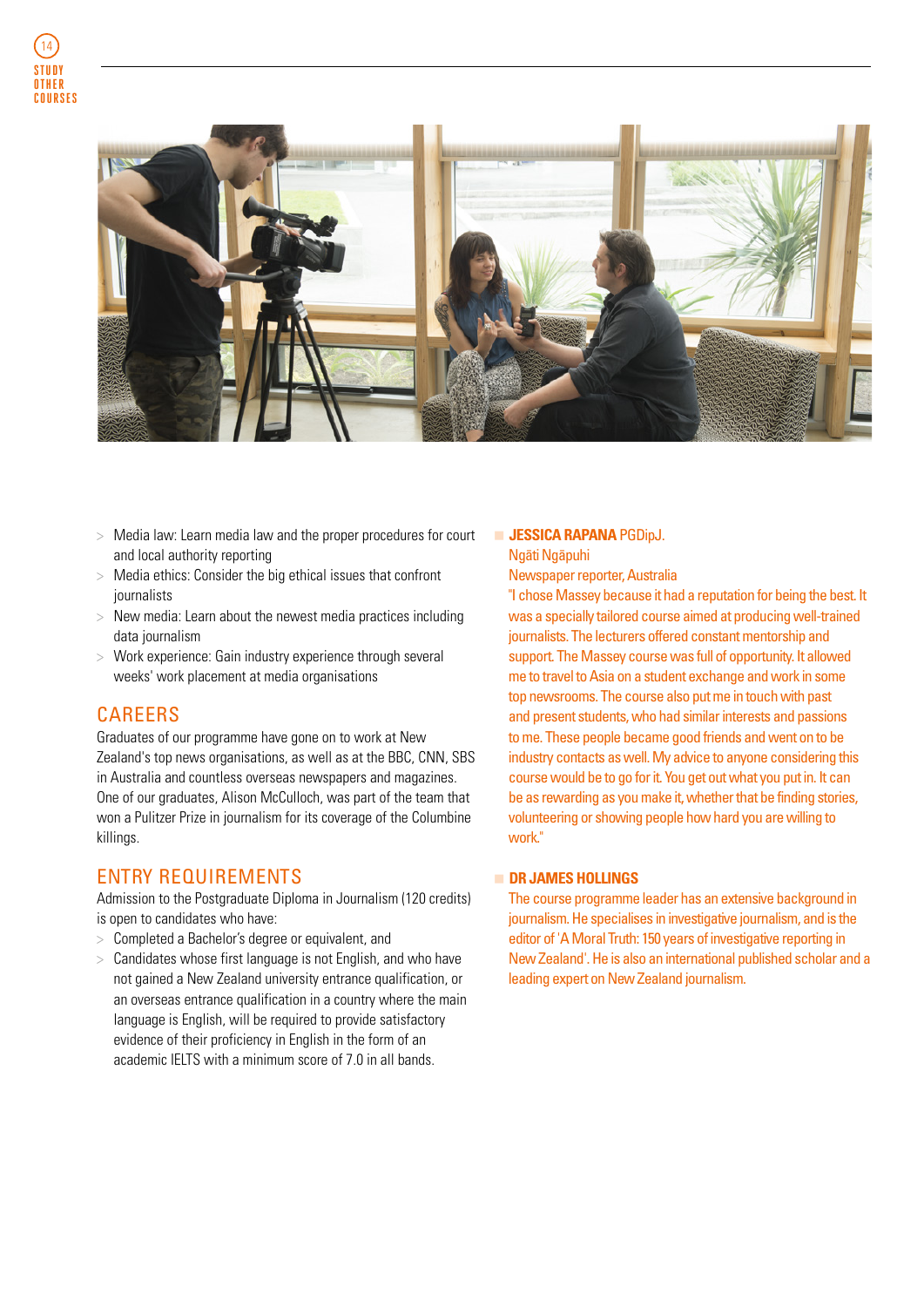# Master of Management (Journalism) **PGDipJ**

#### <span id="page-15-0"></span>KEY FACTS

- > Available at Wellington
- > Available via Distance Learning

#### A GOOD FIT IF YOU...

- > Are aiming for a more senior role in the newsroom
- $>$  Have a different qualification but are wanting to get into journalism
- > Want practical experience in news reporting.

#### SPECIALISE IN JOURNALISM FOR YOUR MASTER OF MANAGEMENT AT MASSEY

The Master of Management (Journalism) is a programme for those who are wanting to prepare for a career in journalism or those who have already been in the industry and are interested in specialising.

#### WHO IS IT FOR?

You might already have an undergraduate degree in another field, but wish to get into journalism. You'll get a basic grounding in the subject before taking on an internship giving you practical experience in the workplace. Alternatively, you may have already been working in the field but want to upskill. You might be doing general reporting but are interested in becoming a political reporter or getting into audio-visual reporting. You may wish to take courses in management or finance, for instance.

#### FLEXIBLE STUDY

The Master of Management in Journalism is flexible, so you can study either on campus or via distance learning. The programme can be studied part time or full time.

#### YOU'LL BE IN DEMAND

The skills you learn with the Master of Management (Journalism) will be more current and relevant to the news media industry. To graduate, you'll need to fulfil 60 credits which involve a practical placement at any media outlet. Our lecturers all have industry experience, from radio and television broadcasting to media companies, so you'll be working with the best.

#### ENTRY REQUIREMENTS

To enter the Master of Management (Journalism) you will have:

- > Been awarded or qualified for a relevant bachelor's degree or equivalent qualification, having achieved a grade average of at least B- in the highest level courses, or
- > Have been awarded or qualified for a Postgraduate Diploma in Business or in Journalism with a B- grade average, or equivalent.
- > If you have a Postgraduate Diploma in Business or in Journalism as outlined above, you may apply for credit towards Part One of the qualification, in a single subject.
- $>$  Credit may be awarded in in accordance with the limits specified in the Recognition of Prior Learning regulations. If you are granted credit, the degree will be awarded without a subject.

You will need to provide verified copies of all academic transcripts for studies taken at all universities other than Massey University.

#### **CARFFRS**

The news media is highly competitive, and your specialised skills will open up more job opportunities. Our graduates have gone on to work at some of New Zealand's top media organisations and at newspapers, magazines and radio and television around the world. You'll be ready to take on specialist roles, potentially including:

- > Audio-visual journalist
- > Business journalist
- > Documentary story-telling
- > Editor
- > Political reporter
- > Sports journalist
- Data investigative journalist.

See www.massey.ac.nz/mmj for more information.